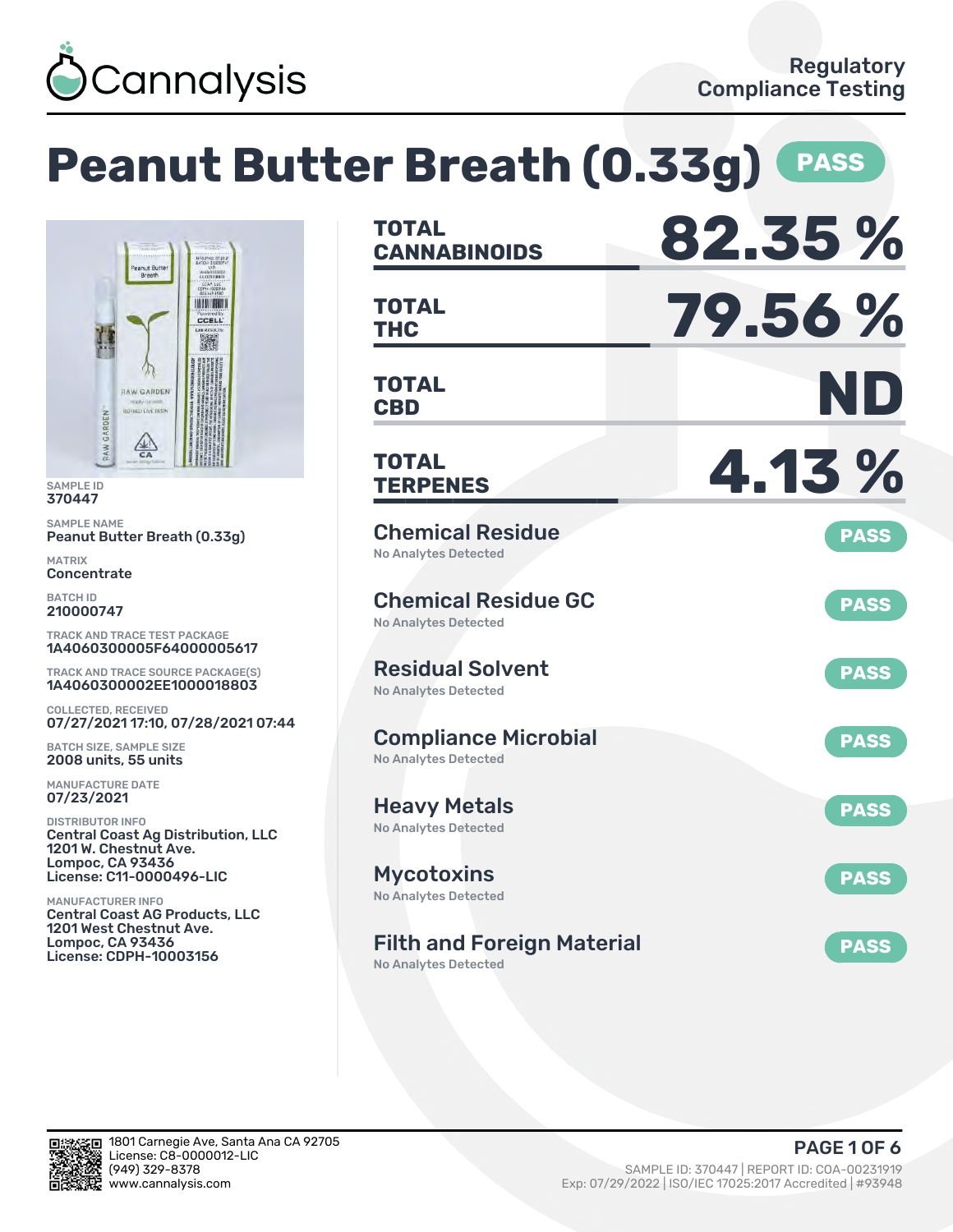

# CANNABINOID ANALYSIS

Total THC,CBD value(s) have been decarboxylated.

| TOTAL THC:          | 795.6 mg/g (79.56 %), 262.55 mg per package |
|---------------------|---------------------------------------------|
| TOTAL CBD:          | ND.                                         |
| TOTAL CANNABINOIDS: | 823.5 mg/g (82.35 %)                        |

UNIT OF MEASUREMENT: Milligrams per Gram(mg/g)

| <b>ANALYTE</b>         | <b>RESULT</b>         | LOD    | <b>LLOO</b> | <b>ANALYTE</b>   | <b>RESULT</b>        | LOD    | <b>LLOO</b> |
|------------------------|-----------------------|--------|-------------|------------------|----------------------|--------|-------------|
| THCa                   | <b>ND</b>             | 0.2000 | 0.4000      | CBD <sub>v</sub> | ND.                  | 0.2000 | 0.4000      |
| D9THC                  | 795.6 mg/g (79.56 %)  | 0.2000 | 0.4000      | CBGa             | <b>ND</b>            | 0.2000 | 0.4000      |
| D8THC                  | <b>ND</b>             | 0.2000 | 0.4000      | <b>CBG</b>       | 23.00 mg/g (2.300 %) | 0.2000 | 0.4000      |
| <b>THC<sub>v</sub></b> | 4.889 mg/g (0.4889 %) | 0.2000 | 0.4000      | <b>CBN</b>       | ND.                  | 0.2000 | 0.4000      |
| CBDa                   | ND                    | 0.2000 | 0.4000      | CBC              | <b>ND</b>            | 0.2000 | 0.4000      |
| CBD                    | <b>ND</b>             | 0.2000 | 0.4000      |                  |                      |        |             |

#### ADDITIONAL INFORMATION

| Method:              | SOP-TECH-001 | Sample Prepped: 07/28/2021 17:50  | Sample Approved: 07/29/2021 11:56  |  |
|----------------------|--------------|-----------------------------------|------------------------------------|--|
| Instrument: UPLC-DAD |              | Sample Analyzed: 07/28/2021 18:18 | Prep-Analytical Batch: 31416-25549 |  |



## TERPENE ANALYSIS

TOTAL TERPENES: 41.37 mg/g (4.137 %)

| UNIT OF MEASUREMENT:    | Milligrams per Gram(mg/g)                                                                                          |            |             |                        |                                                    |        |       |
|-------------------------|--------------------------------------------------------------------------------------------------------------------|------------|-------------|------------------------|----------------------------------------------------|--------|-------|
| <b>ANALYTE</b>          | <b>RESULT</b>                                                                                                      | <b>LOD</b> | <b>LLOO</b> | <b>ANALYTE</b>         | <b>RESULT</b>                                      | LOD    | LLOQ  |
| 3-Carene                | <b>ND</b>                                                                                                          | 1.000      | 2.500       | Alpha bisabolol        | <ll0q< td=""><td>0.1000</td><td>0.500</td></ll0q<> | 0.1000 | 0.500 |
| Alpha cedrene           | <b>ND</b>                                                                                                          | 1.000      | 2.500       | Alpha humulene         | <lloq< td=""><td>0.5000</td><td>1.000</td></lloq<> | 0.5000 | 1.000 |
| Alpha pinene            | 3.900 mg/g (0.3900 %)                                                                                              | 0.1000     | 1.000       | Alpha terpinene        | <b>ND</b>                                          | 0.5000 | 1.000 |
| Alpha terpineol         | $0.8491$ mg/g $(0.0849%)$                                                                                          | 0.3260     | 0.6520      | Beta caryophyllene     | 4.121 mg/g $(0.4121\%)$                            | 0.5000 | 1.000 |
| Beta myrcene            | 4.818 mg/g (0.4818 %)                                                                                              | 0.5000     | 1.000       | Beta pinene            | 3.073 mg/g (0.3073 %)                              | 0.6070 | 1.214 |
| <b>Borneol</b>          | <b>ND</b>                                                                                                          | 1.000      | 2.500       | Camphene               | <b>ND</b>                                          | 0.5000 | 1.000 |
| Camphor                 | <b>ND</b>                                                                                                          | 0.1000     | 0.5000      | Caryophyllene oxide ND |                                                    | 0.5000 | 2.500 |
| Cedrol                  | <b>ND</b>                                                                                                          | 0.5000     | 1.000       | Cis geraniol           | <b>ND</b>                                          | 1.000  | 2.500 |
| Cis nerolidol           | ND.                                                                                                                | 2.500      | 5.000       | Eucalyptol             | <b>ND</b>                                          | 0.1000 | 0.500 |
| Fenchol                 | 1.496 mg/g (0.1496 %)                                                                                              | 0.5000     | 1.000       | Fenchone               | <ll0q< td=""><td>0.1000</td><td>0.500</td></ll0q<> | 0.1000 | 0.500 |
| Gamma terpinene         | <b>ND</b>                                                                                                          | 0.1000     | 0.5000      | Gamma terpineol        | <b>ND</b>                                          | 0.2090 | 0.523 |
| Geranyl acetate         | <b>ND</b>                                                                                                          | 0.1000     | 0.5000      | Guaiol                 | <b>ND</b>                                          | 2.500  | 5.000 |
| Isoborneol              | <b>ND</b>                                                                                                          | 0.5000     | 1.000       | Isopulegol             | <b>ND</b>                                          | 2.500  | 5.000 |
| Limonene                | 15.66 mg/g (1.566 %)                                                                                               | 0.5000     | 2.500       | Linalool               | 3.699 mg/g $(0.3699\%)$                            | 0.5000 | 1.000 |
| Menthol                 | <b>ND</b>                                                                                                          | 1.000      | 2.500       | Ocimene 1              | <b>ND</b>                                          | 0.1550 | 0.310 |
| Ocimene <sub>2</sub>    | <ll00< td=""><td>0.3450</td><td>1.725</td><td>P-cymene</td><td><b>ND</b></td><td>0.5230</td><td>1.045</td></ll00<> | 0.3450     | 1.725       | P-cymene               | <b>ND</b>                                          | 0.5230 | 1.045 |
| P-mentha-1.5-diene ND   |                                                                                                                    | 0.5000     | 1.000       | Pulegone               | <b>ND</b>                                          | 0.1000 | 0.500 |
| Sabinene                | <b>ND</b>                                                                                                          | 0.5000     | 1.000       | Terpinolene            | 3.755 mg/g $(0.3755\%)$                            | 0.1000 | 0.500 |
| Trans beta farnesene ND |                                                                                                                    | 2.500      | 5.000       | Trans geraniol         | <b>ND</b>                                          | 0.5000 | 2.500 |
| Trans nerolidol         | <b>ND</b>                                                                                                          | 0.5000     | 2.500       | Valencene              | <b>ND</b>                                          | 0.5000 | 1.000 |

| ANALYTE                 | <b>RESULT</b>                                                                                                      | <b>LOD</b> | <b>LLOQ</b> | <b>ANALYTE</b>      | <b>RESULT</b>                                       | <b>LOD</b> | <b>LLOQ</b> |
|-------------------------|--------------------------------------------------------------------------------------------------------------------|------------|-------------|---------------------|-----------------------------------------------------|------------|-------------|
| 3-Carene                | <b>ND</b>                                                                                                          | 1.000      | 2.500       | Alpha bisabolol     | <lloq< td=""><td>0.1000</td><td>0.5000</td></lloq<> | 0.1000     | 0.5000      |
| Alpha cedrene           | <b>ND</b>                                                                                                          | 1.000      | 2.500       | Alpha humulene      | <lloq< td=""><td>0.5000</td><td>1.000</td></lloq<>  | 0.5000     | 1.000       |
| Alpha pinene            | 3.900 mg/g (0.3900 %)                                                                                              | 0.1000     | 1.000       | Alpha terpinene     | <b>ND</b>                                           | 0.5000     | 1.000       |
| Alpha terpineol         | $0.8491$ mg/g $(0.0849%)$                                                                                          | 0.3260     | 0.6520      | Beta caryophyllene  | 4.121 mg/g (0.4121 %)                               | 0.5000     | 1.000       |
| Beta myrcene            | 4.818 mg/g (0.4818 %)                                                                                              | 0.5000     | 1.000       | Beta pinene         | 3.073 mg/g $(0.3073\%)$                             | 0.6070     | 1.214       |
| Borneol                 | <b>ND</b>                                                                                                          | 1.000      | 2.500       | Camphene            | <b>ND</b>                                           | 0.5000     | 1.000       |
| Camphor                 | <b>ND</b>                                                                                                          | 0.1000     | 0.5000      | Caryophyllene oxide | <b>ND</b>                                           | 0.5000     | 2.500       |
| Cedrol                  | <b>ND</b>                                                                                                          | 0.5000     | 1.000       | Cis geraniol        | <b>ND</b>                                           | 1.000      | 2.500       |
| Cis nerolidol           | <b>ND</b>                                                                                                          | 2.500      | 5.000       | Eucalyptol          | <b>ND</b>                                           | 0.1000     | 0.5000      |
| Fenchol                 | 1.496 mg/g $(0.1496\%)$                                                                                            | 0.5000     | 1.000       | Fenchone            | <lloq< td=""><td>0.1000</td><td>0.5000</td></lloq<> | 0.1000     | 0.5000      |
| Gamma terpinene         | <b>ND</b>                                                                                                          | 0.1000     | 0.5000      | Gamma terpineol     | <b>ND</b>                                           | 0.2090     | 0.5230      |
| Geranyl acetate         | ND                                                                                                                 | 0.1000     | 0.5000      | Guaiol              | <b>ND</b>                                           | 2.500      | 5.000       |
| Isoborneol              | <b>ND</b>                                                                                                          | 0.5000     | 1.000       | Isopulegol          | <b>ND</b>                                           | 2.500      | 5.000       |
| Limonene                | 15.66 mg/g (1.566 %)                                                                                               | 0.5000     | 2.500       | Linalool            | 3.699 mg/g $(0.3699\%)$                             | 0.5000     | 1.000       |
| Menthol                 | <b>ND</b>                                                                                                          | 1.000      | 2.500       | Ocimene 1           | <b>ND</b>                                           | 0.1550     | 0.3100      |
| Ocimene 2               | <lloq< td=""><td>0.3450</td><td>1.725</td><td>P-cymene</td><td><b>ND</b></td><td>0.5230</td><td>1.045</td></lloq<> | 0.3450     | 1.725       | P-cymene            | <b>ND</b>                                           | 0.5230     | 1.045       |
| P-mentha-1,5-diene ND   |                                                                                                                    | 0.5000     | 1.000       | Pulegone            | <b>ND</b>                                           | 0.1000     | 0.5000      |
| Sabinene                | <b>ND</b>                                                                                                          | 0.5000     | 1.000       | Terpinolene         | 3.755 mg/g $(0.3755\%)$                             | 0.1000     | 0.5000      |
| Trans beta farnesene ND |                                                                                                                    | 2.500      | 5.000       | Trans geraniol      | <b>ND</b>                                           | 0.5000     | 2.500       |
| Trans nerolidol         | <b>ND</b>                                                                                                          | 0.5000     | 2.500       | Valencene           | <b>ND</b>                                           | 0.5000     | 1.000       |



PAGE 2 OF 6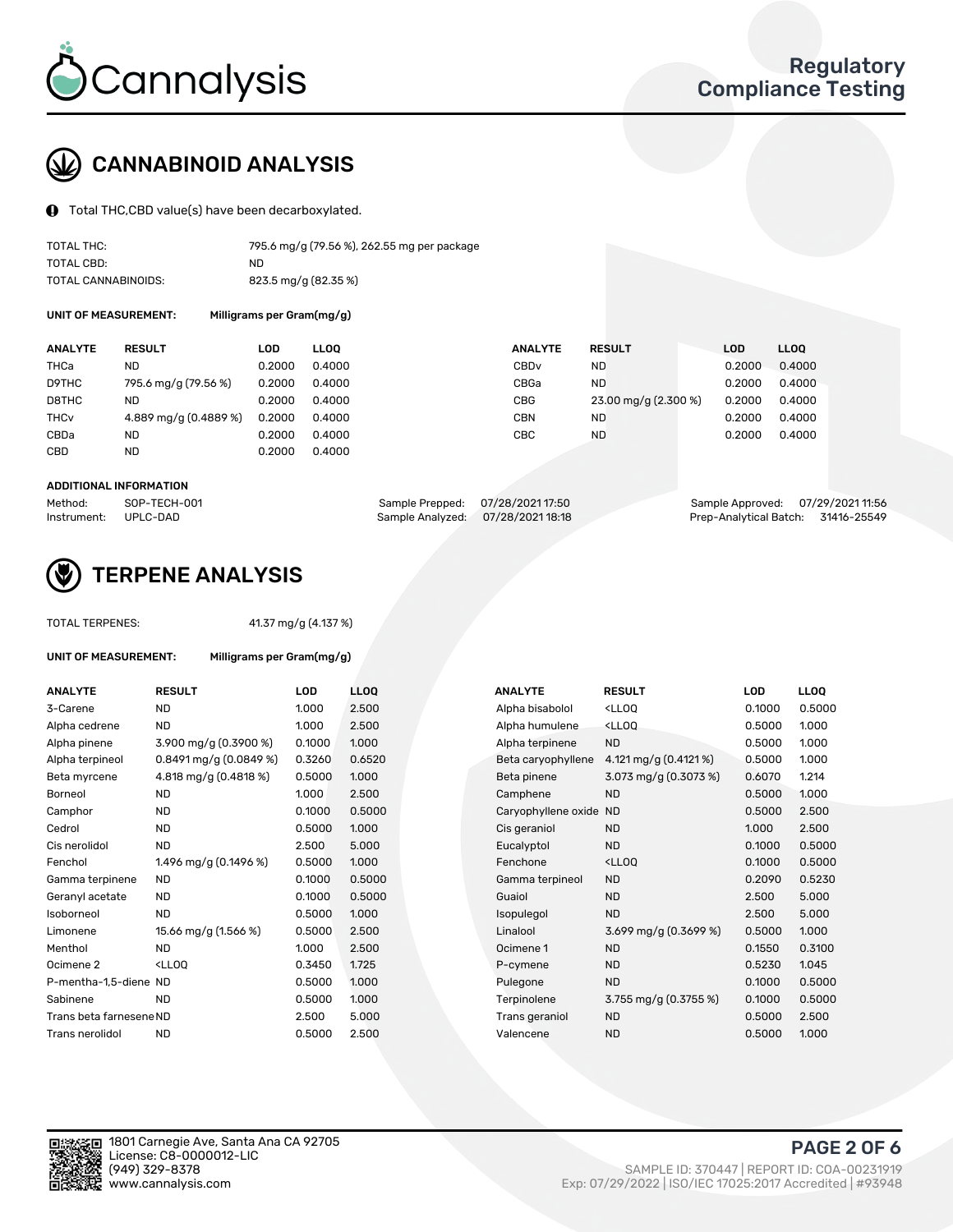

## Regulatory Compliance Testing

#### ADDITIONAL INFORMATION

Method: SOP-TECH-027 Sample Prepped: 07/28/2021 14:50 Sample Approved: 07/29/2021 17:25 Prep-Analytical Batch: 31407-25532



CHEMICAL RESIDUE ANALYSIS PASS

UNIT OF MEASUREMENT: Micrograms per Gram(ug/g)

| <b>ANALYTE</b>    | <b>RESULT</b> | LOD    | LL <sub>OO</sub> | <b>ACTION LEVEL</b> |      | <b>ANALYTE</b>      | <b>RESULT</b> | LOD    | <b>LLOQ</b> | <b>ACTION LEVEL</b> |      |
|-------------------|---------------|--------|------------------|---------------------|------|---------------------|---------------|--------|-------------|---------------------|------|
| Abamectin         | <b>ND</b>     | 0.0200 | 0.0400           | 0.1000              | Pass | Acephate            | <b>ND</b>     | 0.0200 | 0.0400      | 0.1000              | Pass |
| Acequinocyl       | <b>ND</b>     | 0.0200 | 0.0400           | 0.1000              | Pass | Acetamiprid         | <b>ND</b>     | 0.0200 | 0.0400      | 0.1000              | Pass |
| Aldicarb          | <b>ND</b>     | 0.0200 | 0.0400           | 0.0                 | Pass | Azoxystrobin        | <b>ND</b>     | 0.0200 | 0.0400      | 0.1000              | Pass |
| Bifenazate        | <b>ND</b>     | 0.0200 | 0.0400           | 0.1000              | Pass | <b>Bifenthrin</b>   | <b>ND</b>     | 0.0200 | 0.0400      | 3.000               | Pass |
| <b>Boscalid</b>   | <b>ND</b>     | 0.0200 | 0.0400           | 0.1000              | Pass | Carbaryl            | <b>ND</b>     | 0.0200 | 0.0400      | 0.5000              | Pass |
| Carbofuran        | <b>ND</b>     | 0.0200 | 0.0400           | 0.0                 | Pass | Chlorantraniliprole | <b>ND</b>     | 0.0200 | 0.0400      | 10.00               | Pass |
| Clofentezine      | <b>ND</b>     | 0.0200 | 0.0400           | 0.1000              | Pass | Coumaphos           | <b>ND</b>     | 0.0200 | 0.0400      | 0.0                 | Pass |
| Cyfluthrin        | <b>ND</b>     | 0.4000 | 1.000            | 2.000               | Pass | Cypermethrin        | <b>ND</b>     | 0.4000 | 1.000       | 1.000               | Pass |
| Daminozide        | <b>ND</b>     | 0.0200 | 0.0400           | 0.0                 | Pass | Diazinon            | <b>ND</b>     | 0.0200 | 0.0400      | 0.1000              | Pass |
| <b>Dichlorvos</b> | <b>ND</b>     | 0.0200 | 0.0400           | 0.0                 | Pass | Dimethoate          | <b>ND</b>     | 0.0200 | 0.0400      | 0.0                 | Pass |
| Dimethomorph      | <b>ND</b>     | 0.0200 | 0.0400           | 2.000               | Pass | Ethoprophos         | <b>ND</b>     | 0.0200 | 0.0400      | 0.0                 | Pass |
| Etofenprox        | <b>ND</b>     | 0.0200 | 0.0400           | 0.0                 | Pass | Etoxazole           | <b>ND</b>     | 0.0200 | 0.0400      | 0.1000              | Pass |
| Fenhexamid        | <b>ND</b>     | 0.0200 | 0.0400           | 0.1000              | Pass | Fenoxycarb          | <b>ND</b>     | 0.0200 | 0.0400      | 0.0                 | Pass |
| Fenpyroximate     | <b>ND</b>     | 0.0200 | 0.0400           | 0.1000              | Pass | Fipronil            | <b>ND</b>     | 0.0400 | 0.1000      | 0.0                 | Pass |
| Flonicamid        | <b>ND</b>     | 0.0200 | 0.0400           | 0.1000              | Pass | Fludioxonil         | <b>ND</b>     | 0.0200 | 0.0400      | 0.1000              | Pass |
| Hexythiazox       | <b>ND</b>     | 0.0200 | 0.0400           | 0.1000              | Pass | Imazalil            | <b>ND</b>     | 0.0200 | 0.0400      | 0.0                 | Pass |
| Imidacloprid      | <b>ND</b>     | 0.0200 | 0.0400           | 5.000               | Pass | Kresoxim methyl     | <b>ND</b>     | 0.0200 | 0.0400      | 0.1000              | Pass |
| Malathion         | <b>ND</b>     | 0.0200 | 0.0400           | 0.5000              | Pass | Metalaxyl           | <b>ND</b>     | 0.0200 | 0.0400      | 2.000               | Pass |
| Methiocarb        | <b>ND</b>     | 0.0200 | 0.0400           | 0.0                 | Pass | Methomyl            | <b>ND</b>     | 0.0200 | 0.0400      | 1.000               | Pass |
| Mevinphos         | <b>ND</b>     | 0.0200 | 0.0400           | 0.0                 | Pass | Myclobutanil        | <b>ND</b>     | 0.0200 | 0.0400      | 0.1000              | Pass |
| Naled             | <b>ND</b>     | 0.0200 | 0.0400           | 0.1000              | Pass | Oxamyl              | <b>ND</b>     | 0.0200 | 0.0400      | 0.5000              | Pass |
| Paclobutrazol     | <b>ND</b>     | 0.0200 | 0.0400           | 0.0                 | Pass | Permethrins         | <b>ND</b>     | 0.0400 | 0.1000      | 0.5000              | Pass |
| Phosmet           | <b>ND</b>     | 0.0200 | 0.0400           | 0.1000              | Pass | Piperonyl butoxide  | <b>ND</b>     | 0.0200 | 0.0400      | 3.000               | Pass |
| Prallethrin       | <b>ND</b>     | 0.0200 | 0.0400           | 0.1000              | Pass | Propiconazole       | <b>ND</b>     | 0.0200 | 0.0400      | 0.1000              | Pass |
| Propoxur          | <b>ND</b>     | 0.0200 | 0.0400           | 0.0                 | Pass | Pyrethrins          | <b>ND</b>     | 0.0200 | 0.0400      | 0.5000              | Pass |
| Pyridaben         | <b>ND</b>     | 0.0200 | 0.0400           | 0.1000              | Pass | Spinetoram          | <b>ND</b>     | 0.0200 | 0.0400      | 0.1000              | Pass |
| Spinosad          | <b>ND</b>     | 0.0300 | 0.0700           | 0.1000              | Pass | Spiromesifen        | <b>ND</b>     | 0.0200 | 0.0400      | 0.1000              | Pass |
| Spirotetramat     | <b>ND</b>     | 0.0200 | 0.0400           | 0.1000              | Pass | Spiroxamine         | <b>ND</b>     | 0.0200 | 0.0400      | 0.0                 | Pass |
| Tebuconazole      | <b>ND</b>     | 0.0200 | 0.0400           | 0.1000              | Pass | Thiacloprid         | <b>ND</b>     | 0.0200 | 0.0400      | 0.0                 | Pass |
| Thiamethoxam      | <b>ND</b>     | 0.0200 | 0.0400           | 5.000               | Pass | Trifloxystrobin     | <b>ND</b>     | 0.0200 | 0.0400      | 0.1000              | Pass |
|                   |               |        |                  |                     |      |                     |               |        |             |                     |      |

#### ADDITIONAL INFORMATION

Method: SOP-TECH-002 Sample Prepped: 07/28/2021 17:51 Sample Approved: 07/29/2021 13:44<br>Instrument: LC-MS/MS Sample Analyzed: 07/28/2021 18:06 Prep-Analytical Batch: 31412-25547 Prep-Analytical Batch: 31412-25547

PAGE 3 OF 6

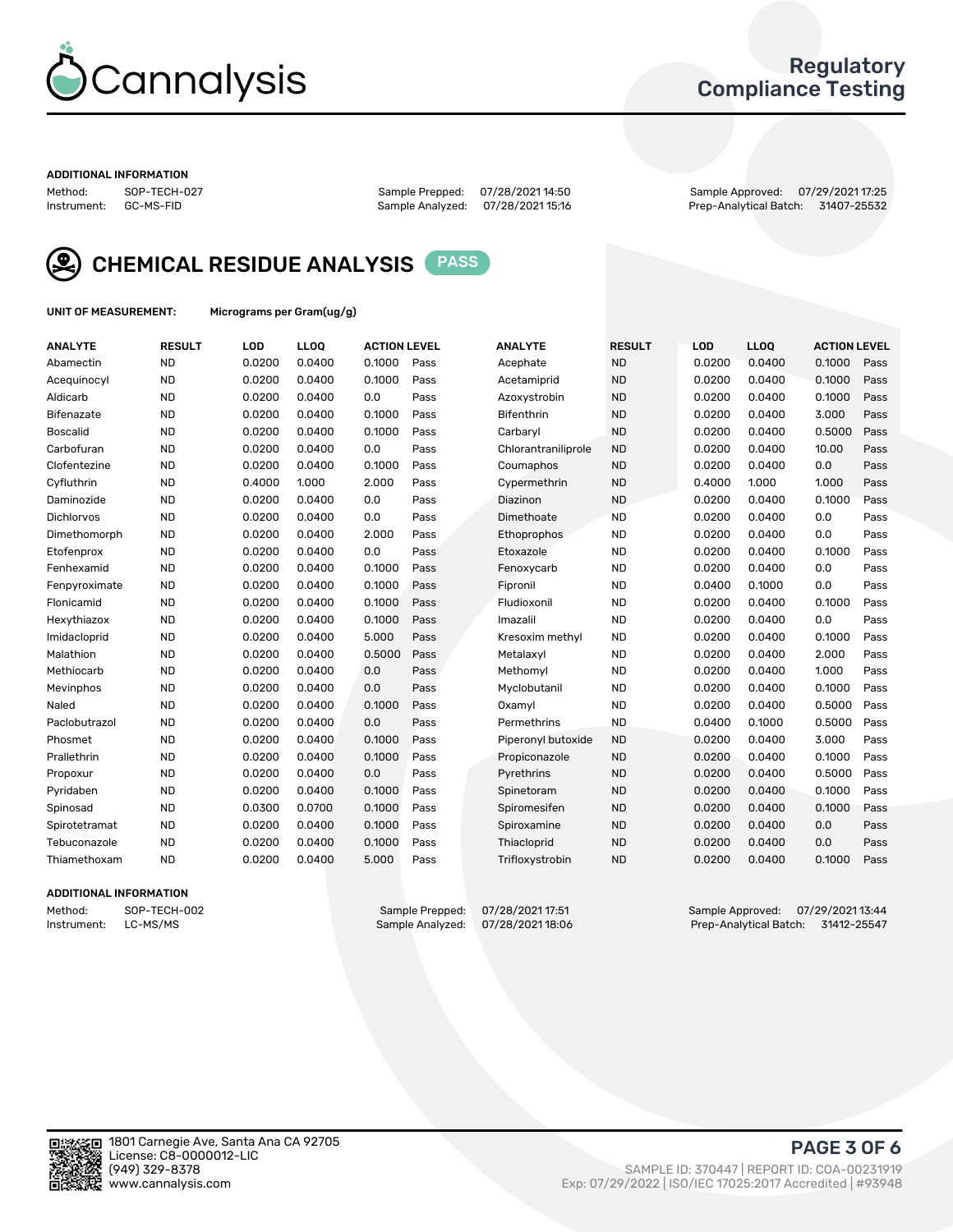

## CHEMICAL RESIDUE GC ANALYSIS PASS

| UNIT OF MEASUREMENT: | Microgram |
|----------------------|-----------|
|                      |           |

ns per Gram(ug/g)

| <b>ANALYTE</b>                | <b>RESULT</b> | LOD    | <b>LLOO</b> | <b>ACTION LEVEL</b> |                  | <b>ANALYTE</b>   | <b>RESULT</b> | LOD              | <b>LLOO</b>            | <b>ACTION LEVEL</b> |      |
|-------------------------------|---------------|--------|-------------|---------------------|------------------|------------------|---------------|------------------|------------------------|---------------------|------|
| Captan                        | <b>ND</b>     | 0.1000 | 0.2000      | 0.7000              | Pass             | Chlordane        | <b>ND</b>     | 0.0109           | 0.0136                 | 0.0                 | Pass |
| Methyl parathion              | <b>ND</b>     | 0.0400 | 0.1000      | 0.0                 | Pass             | <b>PCNB</b>      | <b>ND</b>     | 0.0200           | 0.0400                 | 0.1000              | Pass |
| Chlorfenapyr                  | <b>ND</b>     | 0.0800 | 0.1000      | 0.0                 | Pass             | Chlorpyrifos     | <b>ND</b>     | 0.0800           | 0.1000                 | 0.0                 | Pass |
|                               |               |        |             |                     |                  |                  |               |                  |                        |                     |      |
| <b>ADDITIONAL INFORMATION</b> |               |        |             |                     |                  |                  |               |                  |                        |                     |      |
| Method:                       | SOP-TECH-010  |        |             |                     | Sample Prepped:  | 07/28/2021 17:51 |               | Sample Approved: |                        | 07/29/2021 17:02    |      |
| Instrument:                   | GC-MS/MS      |        |             |                     | Sample Analyzed: | 07/28/202118:07  |               |                  | Prep-Analytical Batch: | 31413-25548         |      |
|                               |               |        |             |                     |                  |                  |               |                  |                        |                     |      |

## RESIDUAL SOLVENT ANALYSIS PASS

UNIT OF MEASUREMENT: Micrograms per Gram(ug/g)

| <b>ANALYTE</b>       | <b>RESULT</b> | LOD    | <b>LLOO</b> | <b>ACTION LEVEL</b> |      | <b>ANALYTE</b>           | <b>RESULT</b> | LOD    | LLOO  | <b>ACTION LEVEL</b> |      |
|----------------------|---------------|--------|-------------|---------------------|------|--------------------------|---------------|--------|-------|---------------------|------|
| Acetone              | <b>ND</b>     | 50.00  | 100.0       | 5000                | Pass | Acetonitrile             | <b>ND</b>     | 50.00  | 100.0 | 410.0               | Pass |
| Benzene              | <b>ND</b>     | 0.5000 | 1.000       | 1.000               | Pass | <b>Butane</b>            | <b>ND</b>     | 50.00  | 100.0 | 5000                | Pass |
| Chloroform           | <b>ND</b>     | 0.5000 | 1.000       | 1.000               | Pass | Ethanol                  | <b>ND</b>     | 50.00  | 100.0 | 5000                | Pass |
| <b>Ethyl Acetate</b> | <b>ND</b>     | 50.00  | 100.0       | 5000                | Pass | <b>Ethyl Ether</b>       | <b>ND</b>     | 50.00  | 100.0 | 5000                | Pass |
| Ethylene oxide       | <b>ND</b>     | 0.5000 | 1.000       | 1.000               | Pass | Heptane                  | <b>ND</b>     | 50.00  | 100.0 | 5000                | Pass |
| Hexane               | <b>ND</b>     | 50.00  | 100.0       | 290.0               | Pass | <b>Isopropyl Alcohol</b> | <b>ND</b>     | 50.00  | 100.0 | 5000                | Pass |
| Methanol             | <b>ND</b>     | 50.00  | 100.0       | 3000                | Pass | Methylene chloride       | <b>ND</b>     | 0.5000 | 1.000 | 1.000               | Pass |
| Pentane              | <b>ND</b>     | 50.00  | 100.0       | 5000                | Pass | Propane                  | <b>ND</b>     | 50.00  | 200.0 | 5000                | Pass |
| Toluene              | <b>ND</b>     | 50.00  | 100.0       | 890.0               | Pass | Xvlenes                  | <b>ND</b>     | 50.08  | 100.0 | 2170                | Pass |
| Trichloroethylene    | <b>ND</b>     | 0.5000 | 1.000       | 1.000               | Pass | 1.2-Dichloroethane       | <b>ND</b>     | 0.5000 | 1.000 | 1.000               | Pass |

#### ADDITIONAL INFORMATION

Method: SOP-TECH-021 Sample Prepped: 07/28/202117:50 Sample Approved: 07/29/202113:11<br>Instrument: HS-GC-MS/FID Sample Analyzed: 07/28/202118:05 Prep-Analytical Batch: 31420-25546 Prep-Analytical Batch: 31420-25546



UNIT OF MEASUREMENT: Cycle Threshold (Ct)

| <b>ANALYTE</b>         | <b>RESULT</b>               | LOD   | <b>LLOO</b> | <b>ACTION LEVEL</b> |                  | <b>ANALYTE</b> | <b>RESULT</b> | LOD                | <b>LLOO</b>     |     | <b>ACTION LEVEL</b> |
|------------------------|-----------------------------|-------|-------------|---------------------|------------------|----------------|---------------|--------------------|-----------------|-----|---------------------|
| A.fumigatus            | <b>ND</b>                   | 33.00 | 0.0         | 0.0                 | Pass             | A. flavus      | <b>ND</b>     | 33.00              | 0.0             | 0.0 | Pass                |
| A. niger               | <b>ND</b>                   | 33.00 | 0.0         | 0.0                 | Pass             | A. terreus     | <b>ND</b>     | 33.00              | 0.0             | 0.0 | Pass                |
| <b>STEC</b>            | <b>ND</b>                   | 33.00 | 0.0         | 0.0                 | Pass             | Salmonella spp | <b>ND</b>     | 33.00              | 0.0             | 0.0 | Pass                |
| ADDITIONAL INFORMATION |                             |       |             |                     |                  |                |               |                    |                 |     |                     |
| $M = H = H$            | COD TEQUIO AL COD TEQUIO 20 |       |             | Comple Despond.     | 07/00/0001 07.0E |                |               | Consele Annualized | 07/00/000449.50 |     |                     |

Method: SOP-TECH-016, SOP-TECH-022 Sample Prepped: 07/29/2021 07:2 Instrument: qPCR Sample Analyzed: 07/29/2021 07:27 Prep-Analytical Batch: 31418-25556

PAGE 4 OF 6

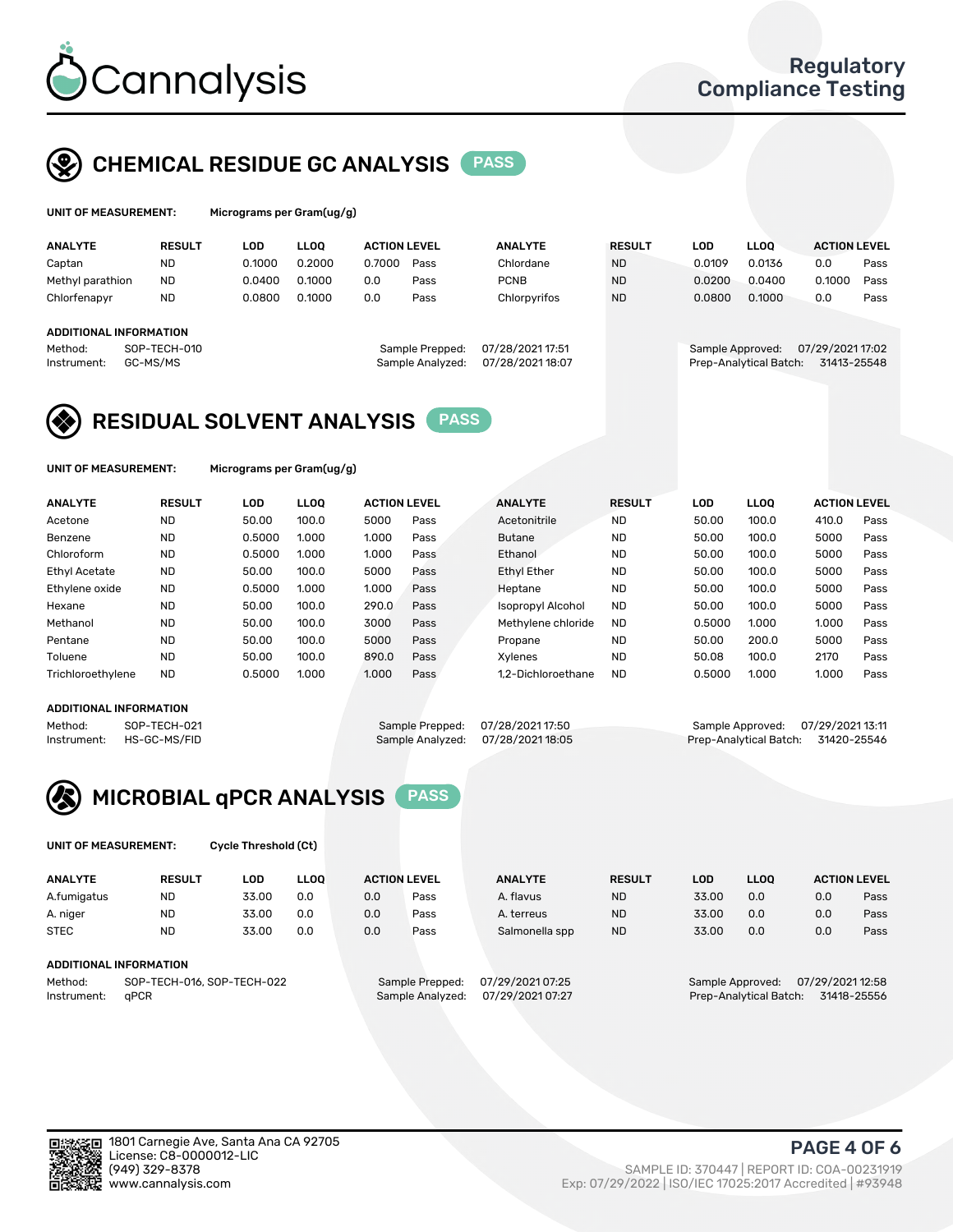



| UNIT OF MEASUREMENT:   |                               | Micrograms per Gram(ug/g) |             |                     |                                     |                                      |               |            |                                            |                                 |      |
|------------------------|-------------------------------|---------------------------|-------------|---------------------|-------------------------------------|--------------------------------------|---------------|------------|--------------------------------------------|---------------------------------|------|
| <b>ANALYTE</b>         | <b>RESULT</b>                 | <b>LOD</b>                | <b>LLOO</b> | <b>ACTION LEVEL</b> |                                     | <b>ANALYTE</b>                       | <b>RESULT</b> | <b>LOD</b> | <b>LLOO</b>                                | <b>ACTION LEVEL</b>             |      |
| Arsenic                | <b>ND</b>                     | 0.0120                    | 0.1000      | 0.2000              | Pass                                | Cadmium                              | <b>ND</b>     | 0.0072     | 0.0500                                     | 0.2000                          | Pass |
| Lead                   | <b>ND</b>                     | 0.0068                    | 0.0500      | 0.5000              | Pass                                | Mercury                              | <b>ND</b>     | 0.0060     | 0.0500                                     | 0.1000                          | Pass |
|                        | <b>ADDITIONAL INFORMATION</b> |                           |             |                     |                                     |                                      |               |            |                                            |                                 |      |
| Method:<br>Instrument: | SOP-TECH-013<br>ICP-MS        |                           |             |                     | Sample Prepped:<br>Sample Analyzed: | 07/29/2021 09:59<br>07/29/2021 10:01 |               |            | Sample Approved:<br>Prep-Analytical Batch: | 07/29/2021 16:37<br>31421-25559 |      |
| (类)                    | <b>MYCOTOXINS ANALYSIS</b>    |                           |             | <b>PASS</b>         |                                     |                                      |               |            |                                            |                                 |      |

| ANALYTE          |               |       |             |                     |      |                |               |       |             |                     |      |
|------------------|---------------|-------|-------------|---------------------|------|----------------|---------------|-------|-------------|---------------------|------|
|                  | <b>RESULT</b> | LOD   | <b>LLOO</b> | <b>ACTION LEVEL</b> |      | <b>ANALYTE</b> | <b>RESULT</b> | LOD   | <b>LLOO</b> | <b>ACTION LEVEL</b> |      |
| Aflatoxin B1     | <b>ND</b>     | 1.000 | 2.000       |                     | N/A  | Aflatoxin B2   | <b>ND</b>     | 2.000 | 5.000       |                     | N/A  |
| Aflatoxin G1     | <b>ND</b>     | 2.000 | 5.000       |                     | N/A  | Aflatoxin G2   | <b>ND</b>     | 2.000 | 5.000       |                     | N/A  |
| Total Aflatoxins | <b>ND</b>     | 10.00 | 14.00       | 20.00               | Pass | Ochratoxin A   | <b>ND</b>     | 1.000 | 2.000       | 20.00               | Pass |
|                  |               |       |             |                     |      |                |               |       |             |                     |      |

#### ADDITIONAL INFORMATION

Method: SOP-TECH-020 Sample Prepped: 07/28/2021 16:33 Sample Approved: 07/29/2021 18:25 Instrument: LC-MS/MS Sample Analyzed: 07/28/2021 17:21 Prep-Analytical Batch: 31414-25544

UNIT OF MEASUREMENT: Micrograms per Kilogram(ug/kg)

FILTH & FOREIGN MATERIAL ANALYSIS PASS

UNIT OF MEASUREMENT: Filth and Foreign Matter (%, #/3g)

| <b>ANALYTE</b>                                              | <b>RESULT</b> | LOD | <b>LLOO</b> | <b>ACTION LEVEL</b>                 |                                    | <b>ANALYTE</b>                                                                | <b>RESULT</b> | <b>LOD</b> | <b>LLOO</b> | <b>ACTION LEVEL</b> |      |
|-------------------------------------------------------------|---------------|-----|-------------|-------------------------------------|------------------------------------|-------------------------------------------------------------------------------|---------------|------------|-------------|---------------------|------|
| IF RH ME                                                    | <b>ND</b>     | 0.0 | 0.0         | 1.000                               | Pass                               | <b>IFM</b>                                                                    | <b>ND</b>     | 0.0        | 0.0         | 25.00               | Pass |
| Mold                                                        | <b>ND</b>     | 0.0 | 0.0         | 25.00                               | Pass                               | <b>SSCD</b>                                                                   | <b>ND</b>     | 0.0        | 0.0         | 25.00               | Pass |
| ADDITIONAL INFORMATION                                      |               |     |             |                                     |                                    |                                                                               |               |            |             |                     |      |
| Method:<br>SOP-TECH-009<br>Instrument:<br>Visual Inspection |               |     |             | Sample Prepped:<br>Sample Analyzed: | 07/28/202113:26<br>07/28/202113:26 | 07/28/2021 13:33<br>Sample Approved:<br>31402-25523<br>Prep-Analytical Batch: |               |            |             |                     |      |